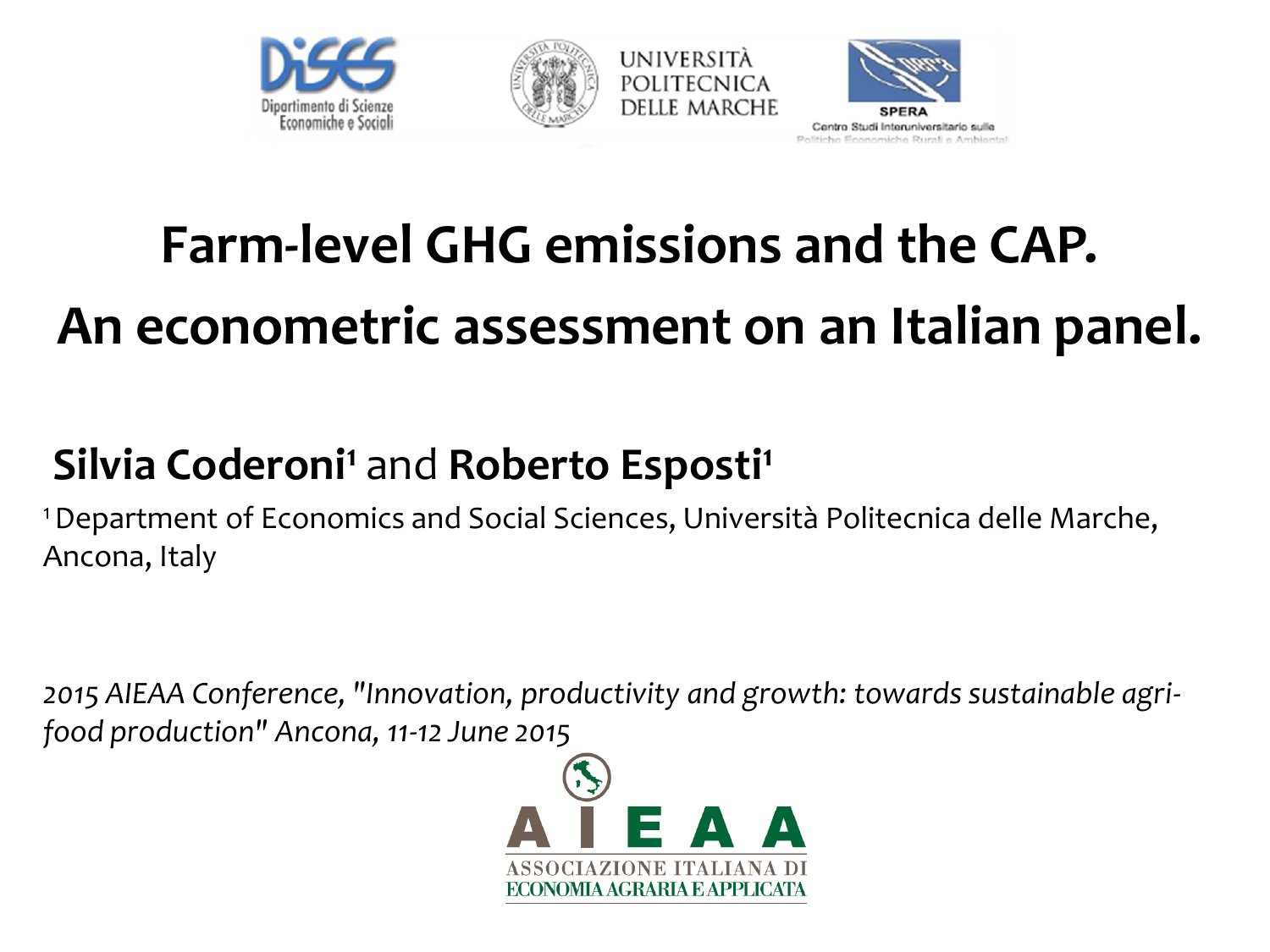# Policy framework

| Eu<br>policy   | <b>Emission</b><br>reduction target<br>(baseline) | <b>Sectors</b><br>(baseline)                                                                                                                                                     | <b>HOW</b>                                                       |
|----------------|---------------------------------------------------|----------------------------------------------------------------------------------------------------------------------------------------------------------------------------------|------------------------------------------------------------------|
| Europe<br>2020 | $-20\%$ (1990)                                    | • ETS-Emission Trading System: -21%<br>(2005)<br>• Non ETS (including Agriculture):<br>10% (2005). Italy -13%                                                                    | Incentives:<br>Common<br>Agricultural                            |
| Europe<br>2030 | $-40\%$ (1990)                                    | $\cdot$ ETS (-43% - 2005)<br>Non ETS (including Agriculture):<br>$\bullet$<br>$-30\%$ (2005)<br>• LULUCF-Land Use Land Use<br><b>Change and Forestry [Dec.</b><br>n.529/2013/UE] | Policy<br>climate change<br>challenge both<br>in pillar I and II |
| Europe<br>2050 | $-80/95\%$ (1990)                                 | • Agri GHG emissions - 42/49%                                                                                                                                                    |                                                                  |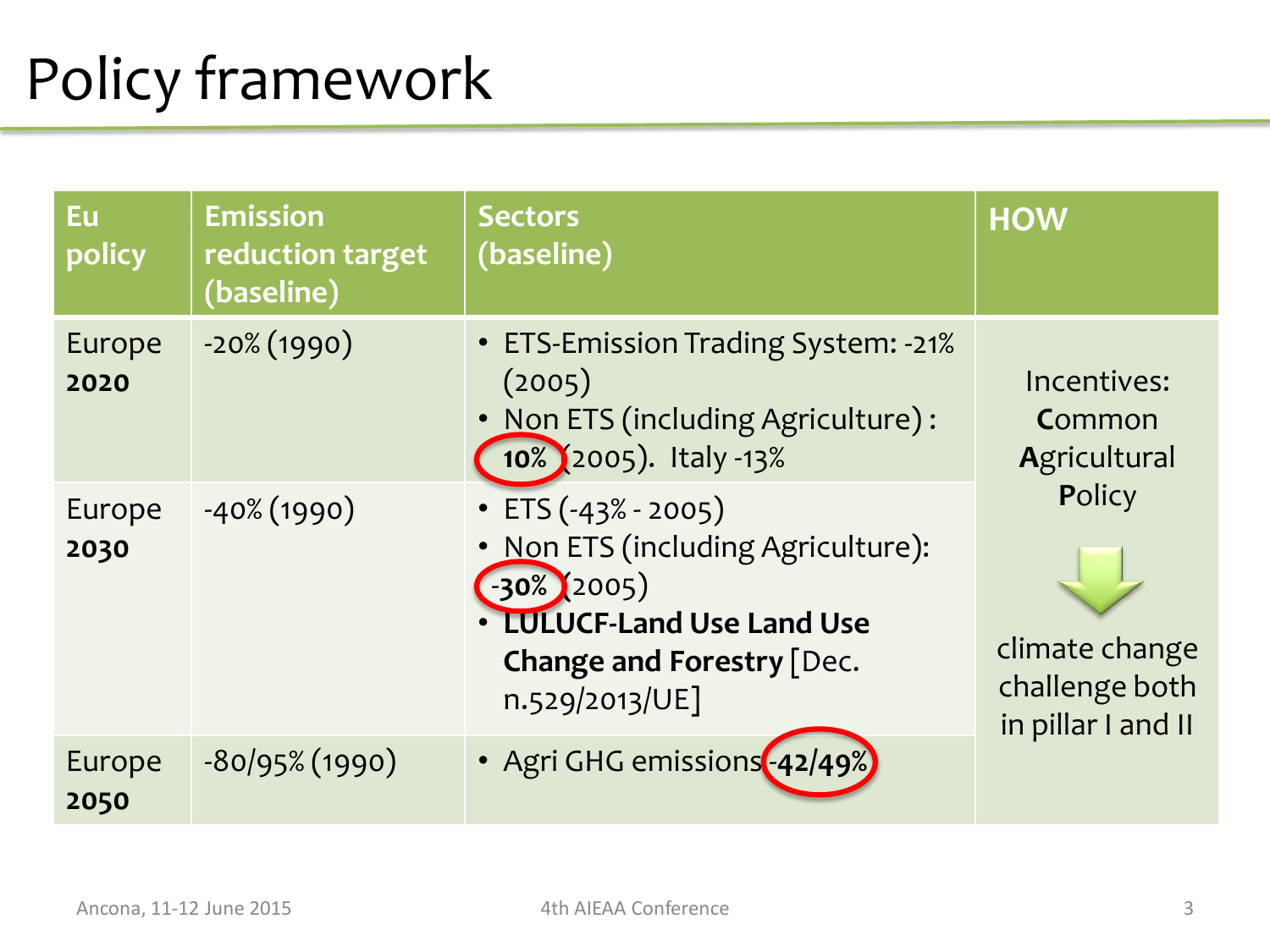Agricultural GHG emission in Italy (and in Europe) have declined from 1990 to 2012 (EEA, 2014).

#### **Do we observe a decline at the farm level? Why?**

- Define a methodology for the reconstruction of agricultural GHG emissions (i.e. Carbon Footprint-CF) at farm level and of its evolution over time.
- Interpretations of the differences observed across farm typologies and territories and, above all, of the farm-level CF evolution over time with specific reference to the possible role of the CAP:
	- ❖ the 2003 Reform of its First Pillar
	- those Second Pillar's measures targeted to activities and practices that have a direct impact on the CF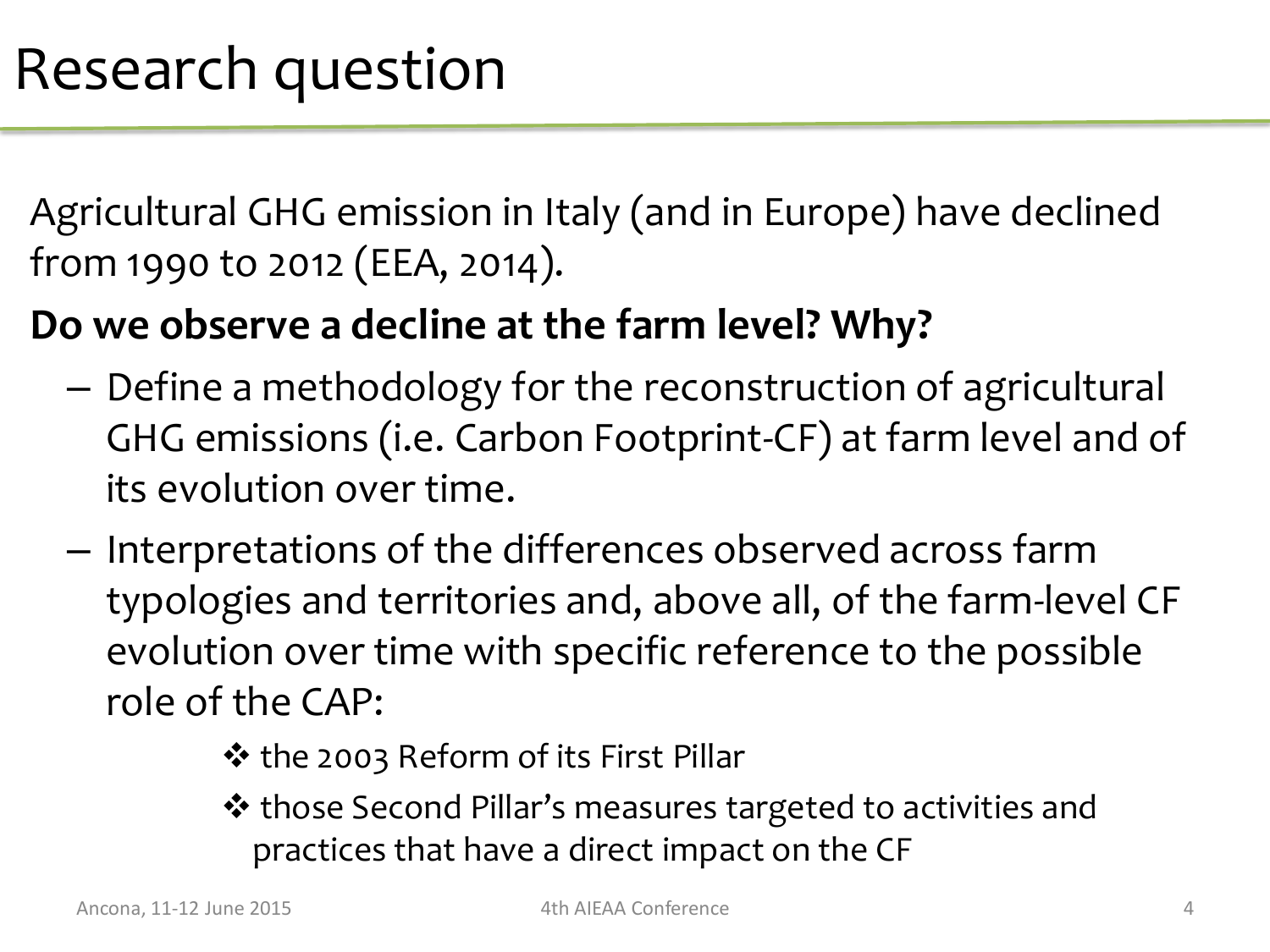Constant sample of farms yearly observed over the pre and post-2005 period: balanced panel extracted from the FADN-Farm Accountancy Data Network (RICA) database:

- **6,542** farms observed over years 2003-2007 with all the needed information to compute the respective Carbon Footprint (CF)
- Capture the effect of policy measure on production choices and consequently (joint badput) on GHG emissions.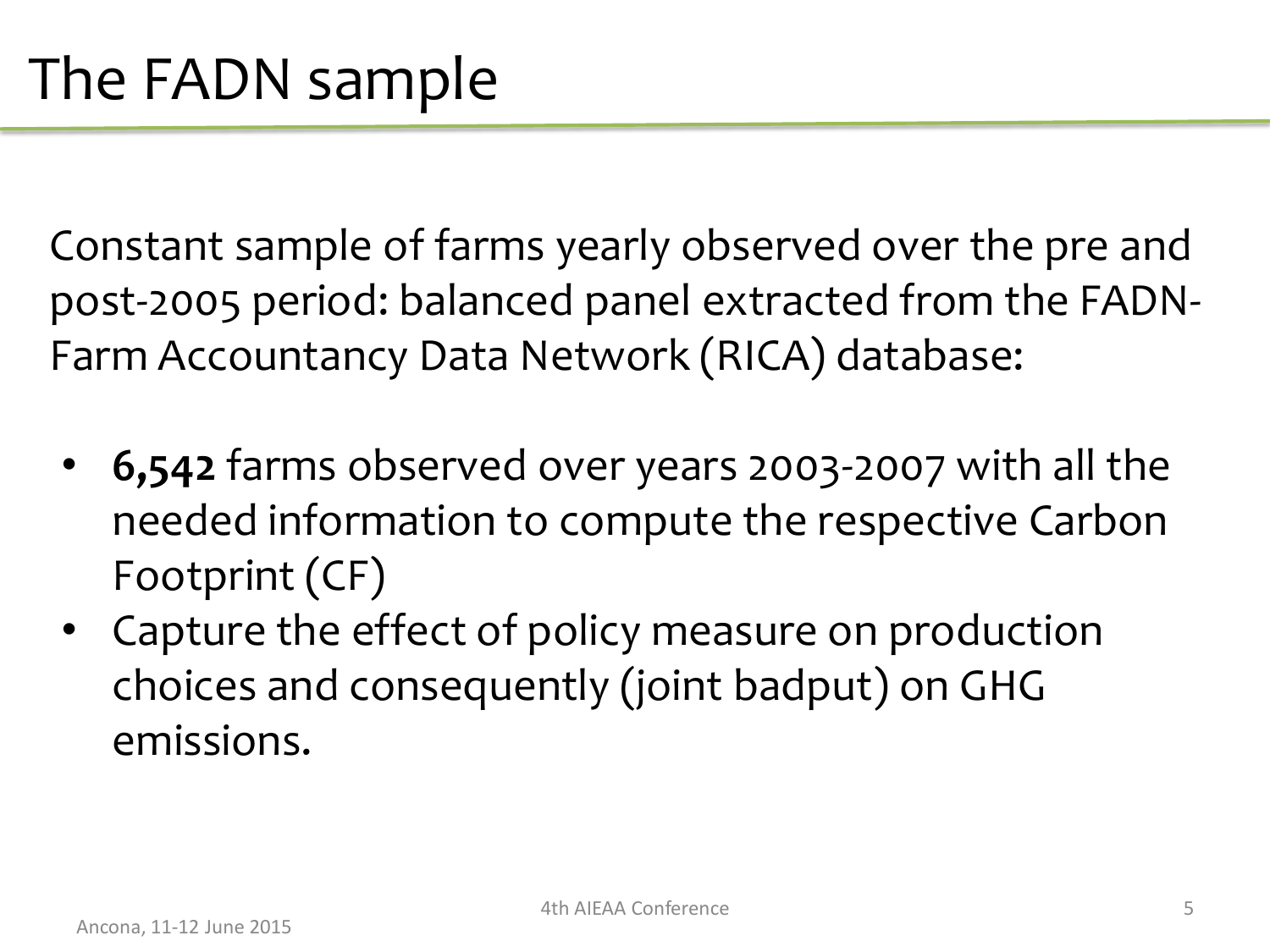# GHG emissions at farm level

- **What**: emissions on which the farmer has a direct control/makes choices (no Supply Chain/Life Cycle Assessment)
- **How**: using Intergovernmental Panel on Climate Change (1997, 2000, 2006) methodolody adapted at farm level (Coderoni *et al*., 2013), FADN activity data & ISPRA/IPCC default emission factors → **one synthetic farm-level emission measure: the farm CF**

| <b>IPCC CATEGORY</b>    | <b>SOURCE</b>                     | <b>GHG</b>               |
|-------------------------|-----------------------------------|--------------------------|
| 4A                      | <b>Enteric Fermentation</b>       | CH <sub>4</sub>          |
| 4B                      | <b>Manure Management</b>          | $N_2O$ , CH <sub>4</sub> |
| 4C                      | <b>Rice</b>                       | CH <sub>4</sub>          |
| 4D                      | <b>Agricultural Soils</b>         | $N_2O$ , CH <sub>4</sub> |
| 1Α                      | Energy                            | CO <sub>2</sub>          |
| 5A                      | Forest land                       | CO <sub>2</sub>          |
| 5B                      | Cropland                          | CO <sub>2</sub>          |
| Ancog & 11-12 June 2015 | Grassland<br>4th AIEAA Conference | CO <sub>2</sub>          |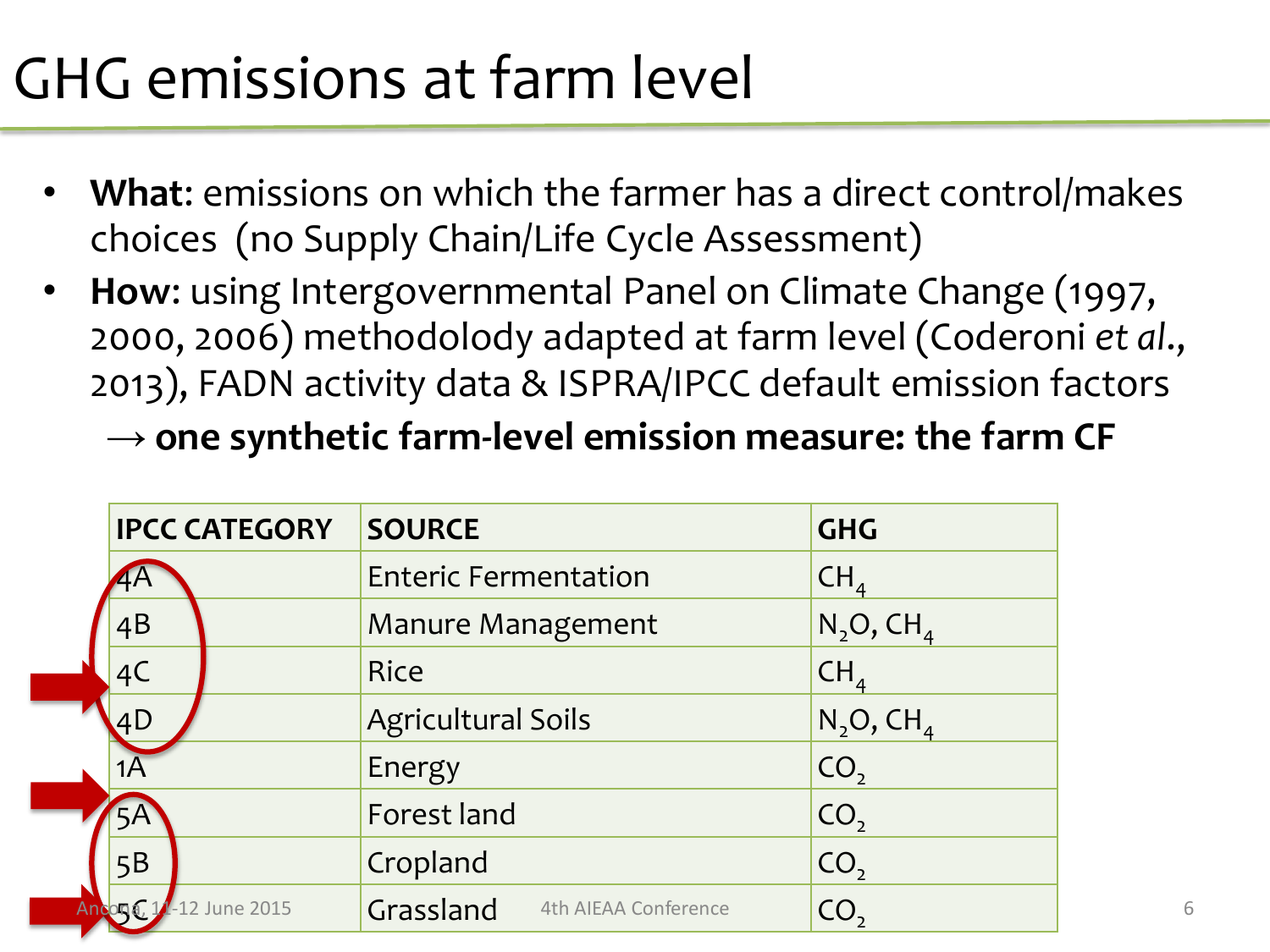#### 5 Carbon Footprints categories

#### GHG emission sources and the respective FADN activity data

| <b>Emission sources</b>                                | <b>CF category</b>             | <b>FADN data</b>                |  |
|--------------------------------------------------------|--------------------------------|---------------------------------|--|
| N <sub>2</sub> O manure management                     | <b>CF livestock</b>            | Animal numbers                  |  |
| $CHa$ manure management                                | <b>CF livestock</b>            | Animal numbers                  |  |
| $CHa$ enteric fermentation                             | <b>CF livestock</b>            | Animal numbers                  |  |
| $CHa$ rice crops                                       | <b>CF crops</b>                | Rice area (UAA)                 |  |
| N <sub>2</sub> O agricultural soils                    | <b>Various</b>                 |                                 |  |
| <b>Direct emissions</b>                                |                                |                                 |  |
| Use of synthetic fertilisers                           | <b>CF fertilizer</b>           | Fertilisers expenditure         |  |
| <b>Biological N fixation</b>                           | <b>CF crops</b>                | N-fixing crop area              |  |
| <b>Crop residues</b>                                   | <b>CF crops</b>                | Crop area (UAA)                 |  |
| <b>Indirect emissions</b>                              |                                |                                 |  |
| <b>Atmospheric deposition</b>                          | <b>CF fertilizer/ CF crops</b> | Fertil. expe . & animal numbers |  |
| Leaching and run-off<br><b>CF fertilizer/ CF crops</b> |                                | Fertil. expe . & animal numbers |  |
| CO <sub>2</sub> Energy                                 | <b>CF Fuel</b>                 | Fuel expenditure                |  |
| CO <sub>2</sub> Forest land                            | <b>CF Land use (A, B)</b>      | <b>UAA</b>                      |  |
| CO <sub>2</sub> Cropland                               | CF Land use (A, B)             | <b>UAA</b>                      |  |
| <b>CO</b> çOrasslands<br>015                           | CF Land Lise (AfriBi)ce        | $\overline{7}$<br><b>UAA</b>    |  |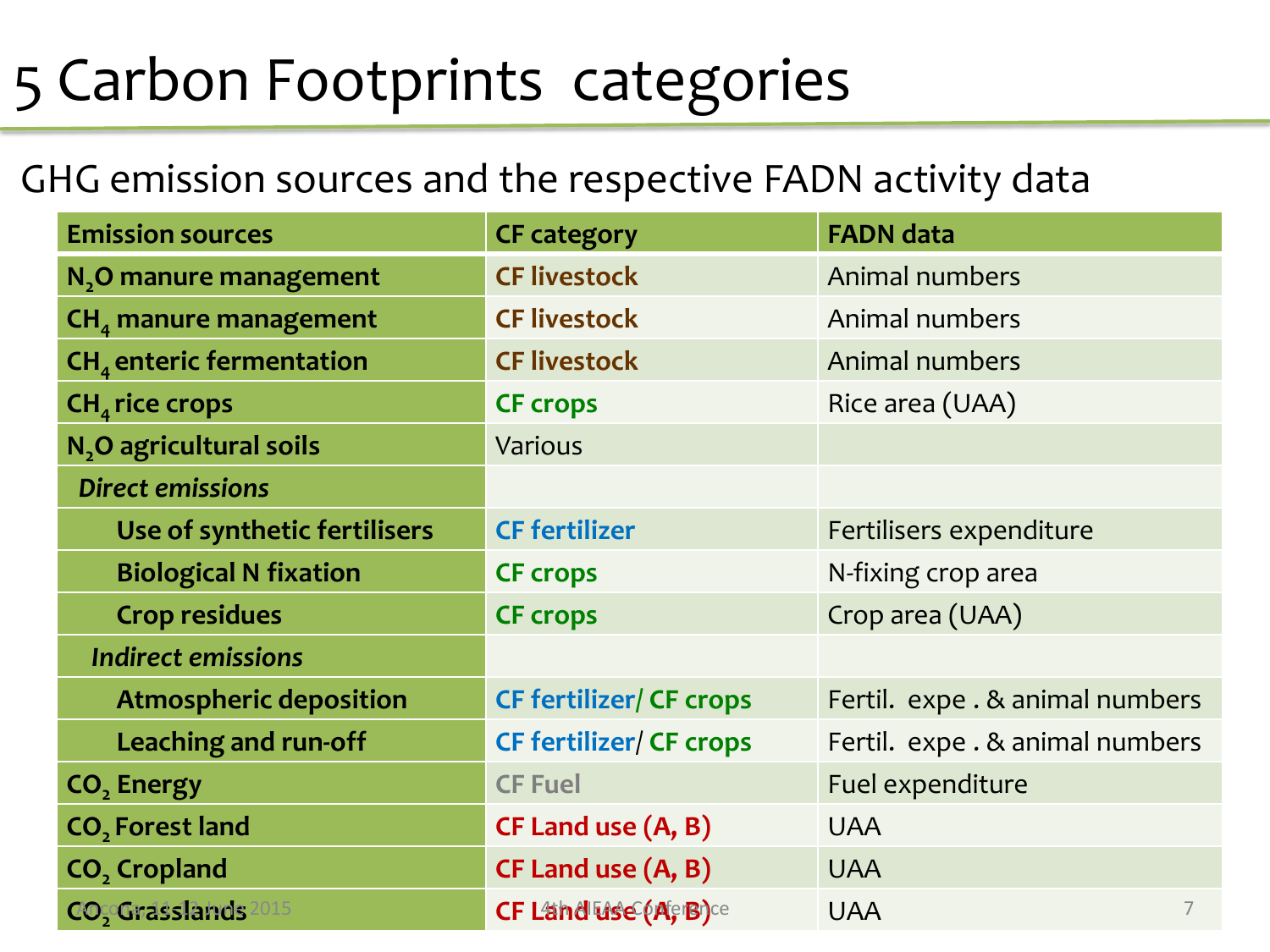## 2003-2007 evolution of the 5 CF categories

|                       |            |            |                       |           |            | Var. 2007-2003 |      |
|-----------------------|------------|------------|-----------------------|-----------|------------|----------------|------|
| <b>CF</b> category    | 2003       | 2004       | 2005                  | 2006      | 2007       | $(\%)$         |      |
| <b>CF Fuel</b>        | 25,9       | 27,1       | 29,8                  | 31,4      | 32,6       |                | 88,6 |
| <b>CF Crops</b>       | 14,1       | 14,3       | 14,3                  | 14,8      | 14,9       |                | 53,9 |
| <b>CF Fertilizers</b> | 45,0       | 57,6       | 58,8                  | 58,3      | 64,8       |                | 2,1  |
| <b>CF Livestock</b>   | 99,2       | 100,4      | 101,0                 | 101,6     | 100,0      |                | 0,07 |
| CF Land Use - A       | $-3,3E-03$ | $-3,3E-03$ | $-3,1E-03$ $-3,1E-03$ |           | $-3,1E-03$ |                | 0,02 |
| $CF$ Land Use – B     | $5,8E-03$  | $6,0E-03$  | $6,0E-03$             | $6,0E-03$ | $6,0E-03$  |                | 0,04 |
| <b>CF Total - A</b>   | 184,1      | 199,3      | 203,9                 | 206,1     | 212,4      |                | 14,3 |
|                       | (563,7)    | (584,5)    | (623,7)               | (642, 9)  | (644,3)    |                |      |
| $CF Total - B$        | 184,1      | 199,3      | 203,9                 | 206,1     | 212,4      |                | 14,3 |
|                       | (563,7)    | (584, 5)   | (623,7)               | (642, 9)  | (644,3)    |                |      |

ton CO<sub>3e</sub> per farm avg.; st. dev. in parenthesis. A: ISPRA IEF; B: JRC based IEF. Source: own elaborations (-;emissions)

- Large heterogeneity, but some robust evidence emerges
- Land Use does not matter much (at least with IPCC approach)
- Only CF livestock (and LU) is almost stable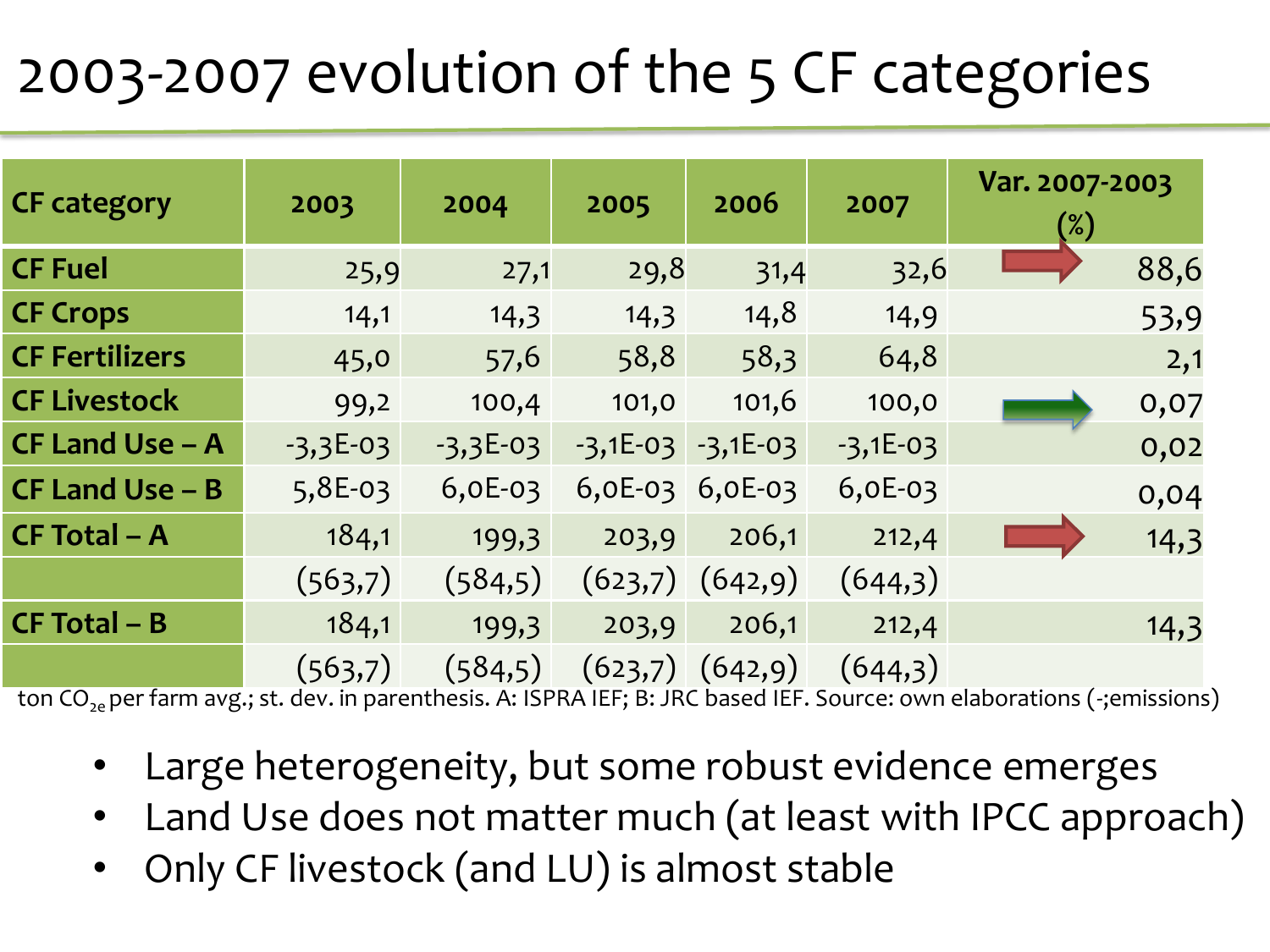#### Total farm-level CF evolution: farm size

| Farm typology:                 | 2003  | 2004  | 2005  | 2006  | 2007  | Var. 2007-<br>$2003 (\%)$ |
|--------------------------------|-------|-------|-------|-------|-------|---------------------------|
| <b>Economic Size:</b>          |       |       |       |       |       |                           |
| ES 3-4                         | 25,2  | 29,3  | 30,0  | 32,1  | 32,6  | 33,7                      |
| <b>ES 5-6</b>                  | 120,0 | 132,7 | 134,3 | 120,3 | 124,8 | 0,8                       |
| $ES>=7$                        | 887,4 | 932,8 | 992,1 | 965,4 | 989,2 | 0,7                       |
|                                |       |       |       |       |       |                           |
| <b>UAA:</b>                    |       |       |       |       |       |                           |
| $UAA < 10$ ha                  | 46,6  | 53,3  | 54,1  | 53,7  | 53,9  | 29,2                      |
| <b>UAA 10-50 ha</b>            | 145,2 | 157,8 | 157,3 | 158,1 | 166,9 | 0,8                       |
| <b>UAA &gt;50 ha</b>           | 719,0 | 762,7 | 784,0 | 791,7 | 804,9 | 0,5                       |
|                                |       |       |       |       |       |                           |
| <b>Correlation coefficient</b> |       |       |       |       |       | 0.2                       |
| $UAA-\Delta CF$                |       |       |       |       |       |                           |

ton  $CO_{2e}$  per farm avg. Source: own elaborations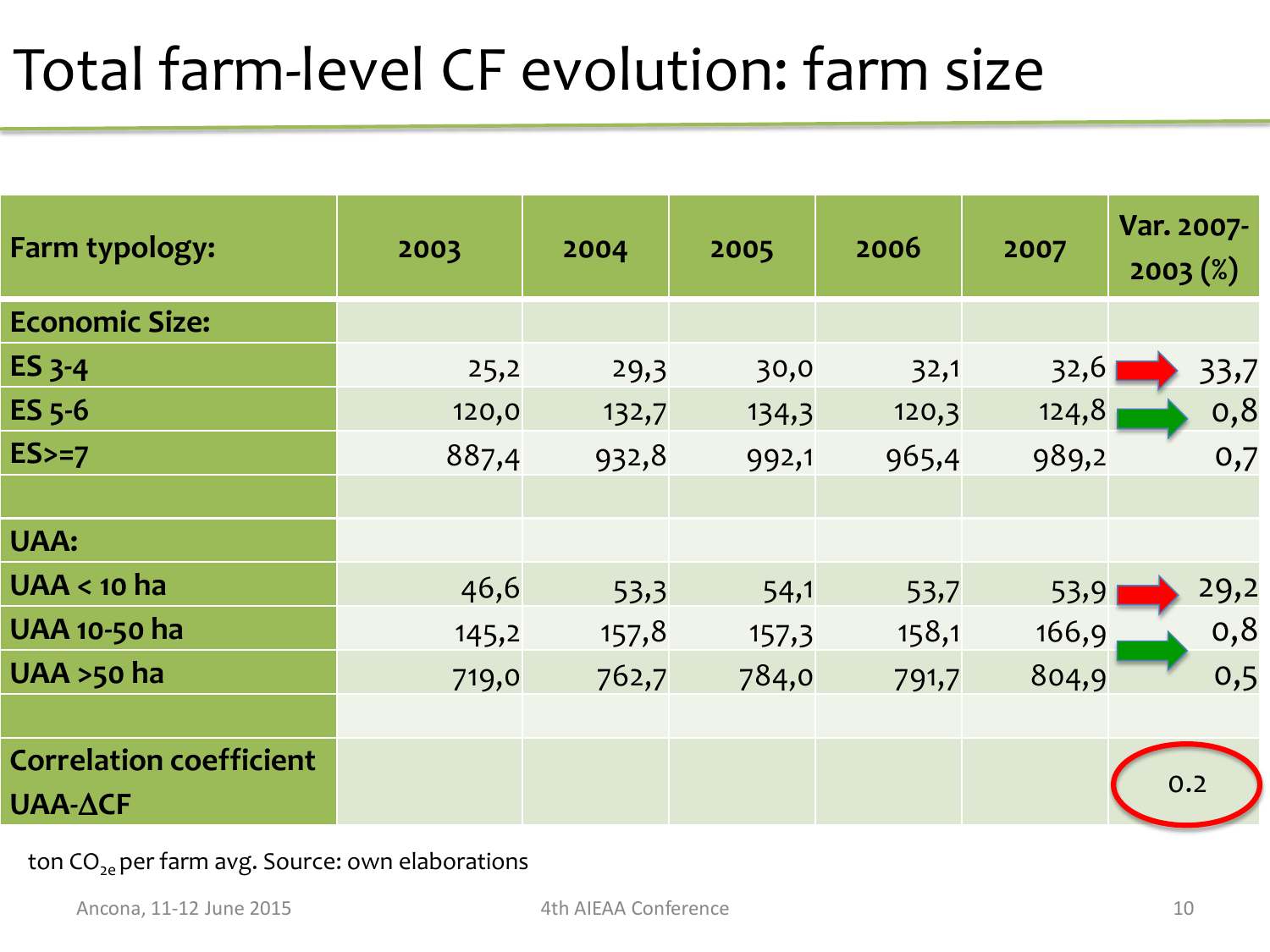## Total farm-level CF evolution: farm typologies

| Farm typology:         | 2003  | 2004  | 2005  | 2006  | 2007  | Var. 2007-<br>$2003 (\%)$ |
|------------------------|-------|-------|-------|-------|-------|---------------------------|
| <b>Crops</b>           | 149,2 | 168,4 | 174,4 | 175,4 | 185,1 | 1,0                       |
| <b>Permanent Crops</b> | 44,4  | 59,8  | 62,1  | 64,2  | 70,0  | 1,3                       |
| Livestock              | 425,2 | 434,5 | 439,8 | 442,8 | 442,8 | 0,1                       |
| <b>Mixed crops and</b> |       |       |       |       |       |                           |
| livestock              | 196,2 | 211,6 | 216,4 | 219,9 | 229,2 | 83,3                      |

ton  $CO_{2e}$  per farm avg. Source: own elaborations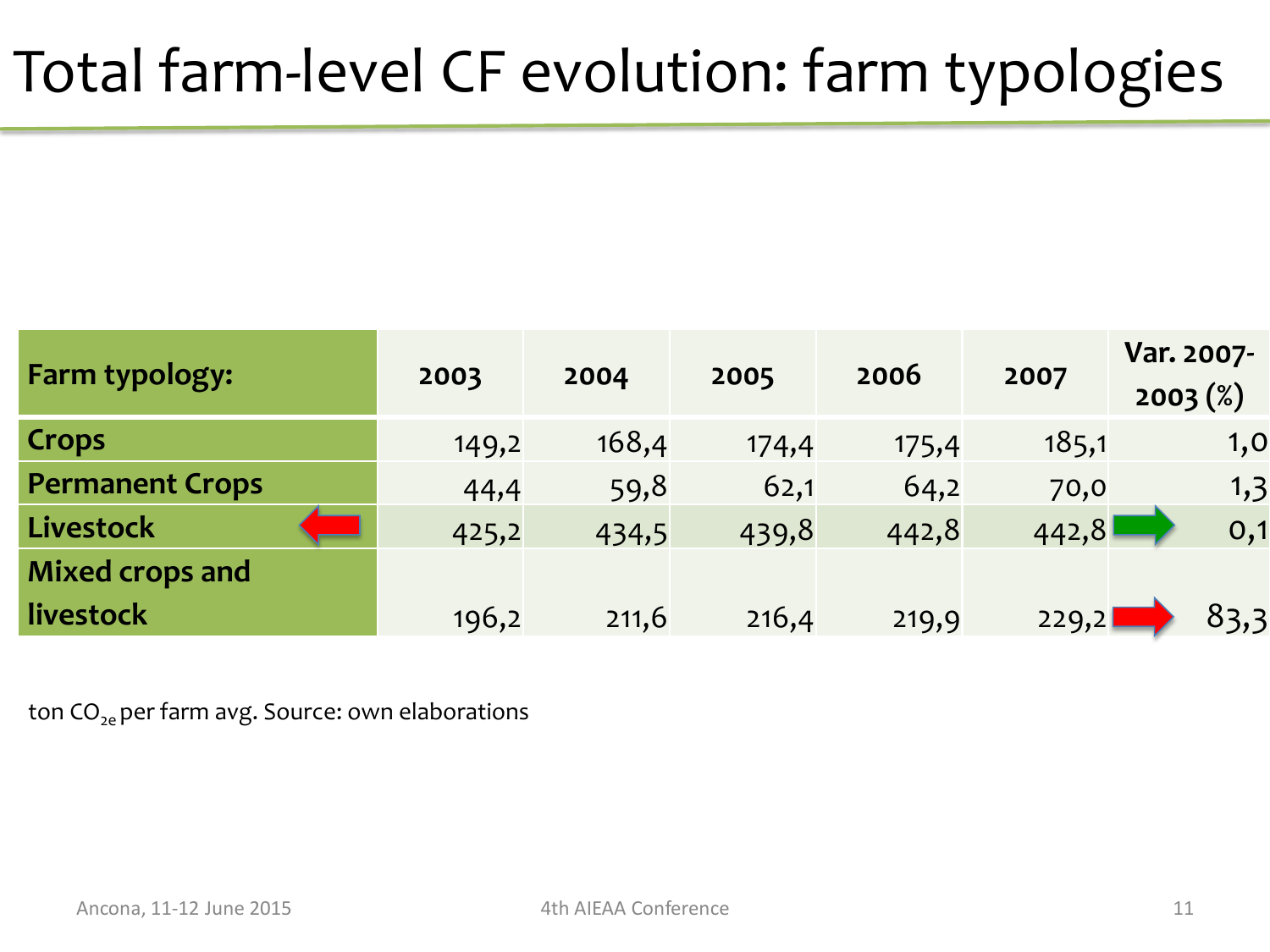#### The potential role of the CAP

- first pillar payments (FPP/GPV)
- second pillar 2003-2007 payments (i.e. 2000-2006 Programming Period): low impact, organic, afforestation

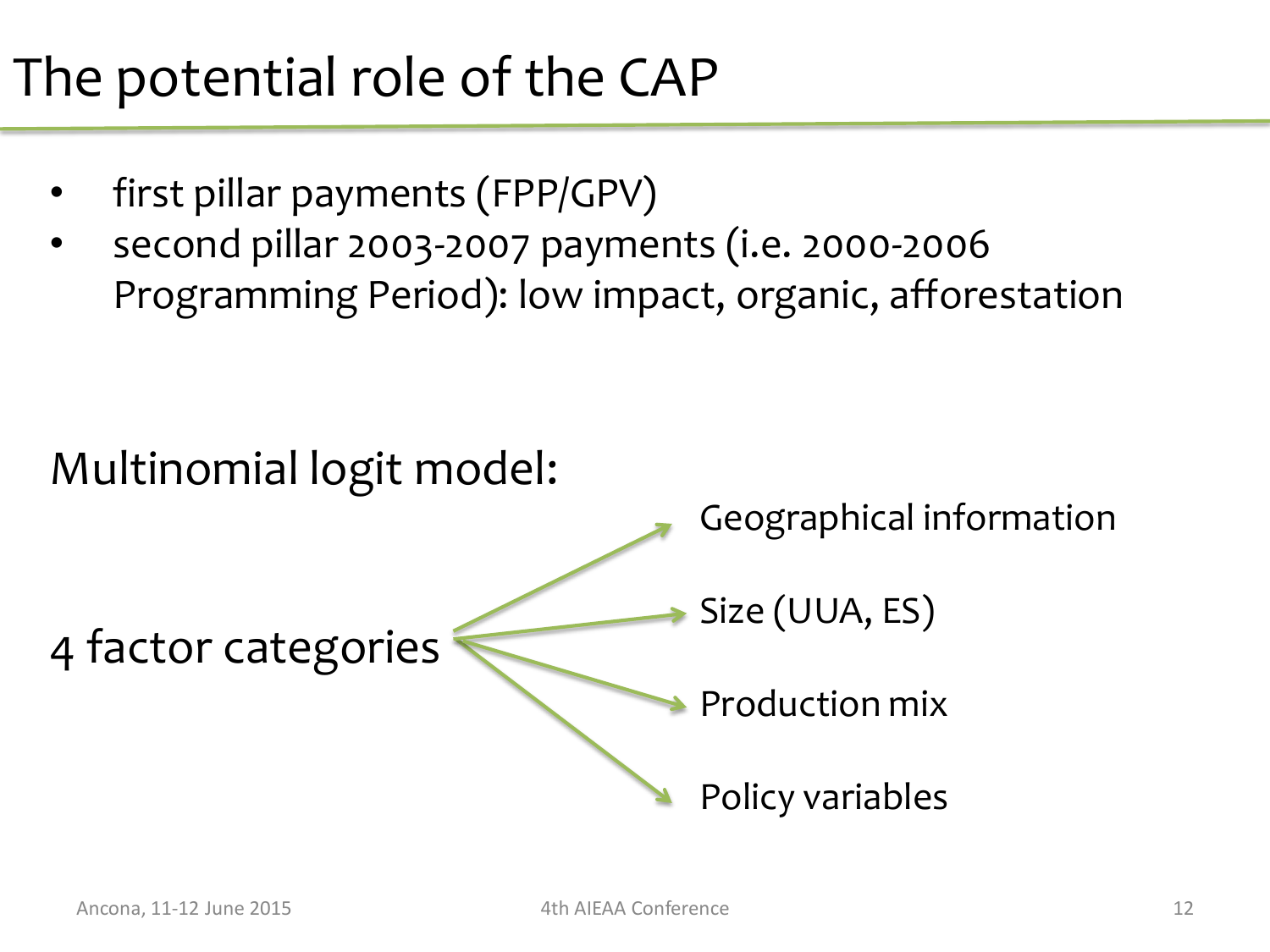#### Estimation results

3 groups of farms (threshold 5%):

|                                 | <b>Marginal effects</b> | D       |
|---------------------------------|-------------------------|---------|
| 1 - GHG decrease (no. 1801)     |                         |         |
| 1 <sup>nd</sup> pillar payments | 0.0002                  | $\star$ |
| 2 <sup>nd</sup> pillar payments | $-0.0018$               | $\star$ |
| 2 - GHG stable (no. 516)        |                         |         |
| <b>1nd pillar payments</b>      | $-0.0001$               |         |
| 2nd pillar payments             | 0.0004                  |         |
| 3 - GHG increase (no. 4225)     |                         |         |
| <b>1nd pillar payments</b>      | $-7,00E-05$             | $\star$ |
| 2nd pillar payments             | 0.0013                  | ∗       |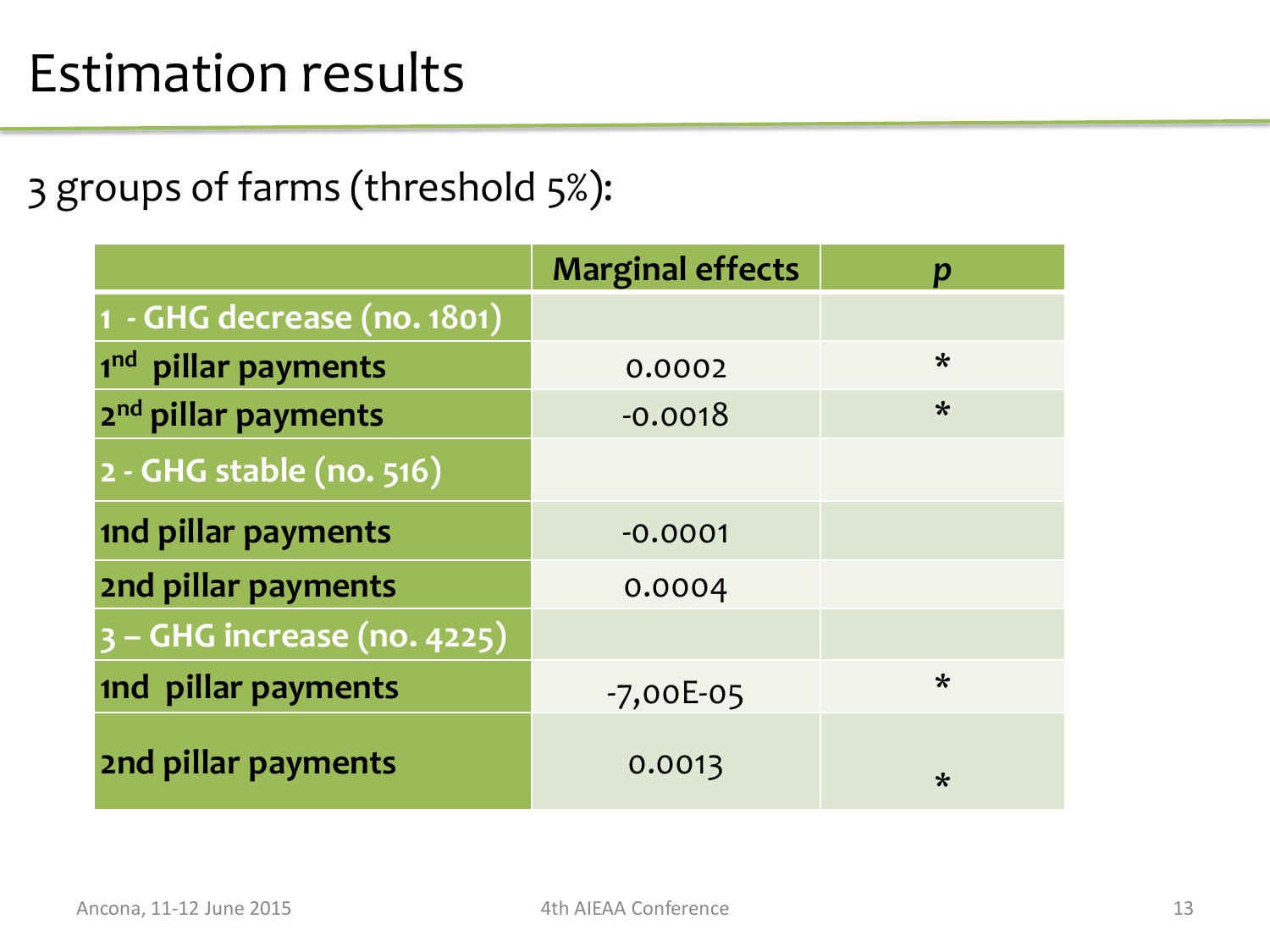- Ordered logit model: as estimation show «coherence» between choices, seems usefull to test the probability associated with «ranked» choices
- Two steps choice tree (nested logit):

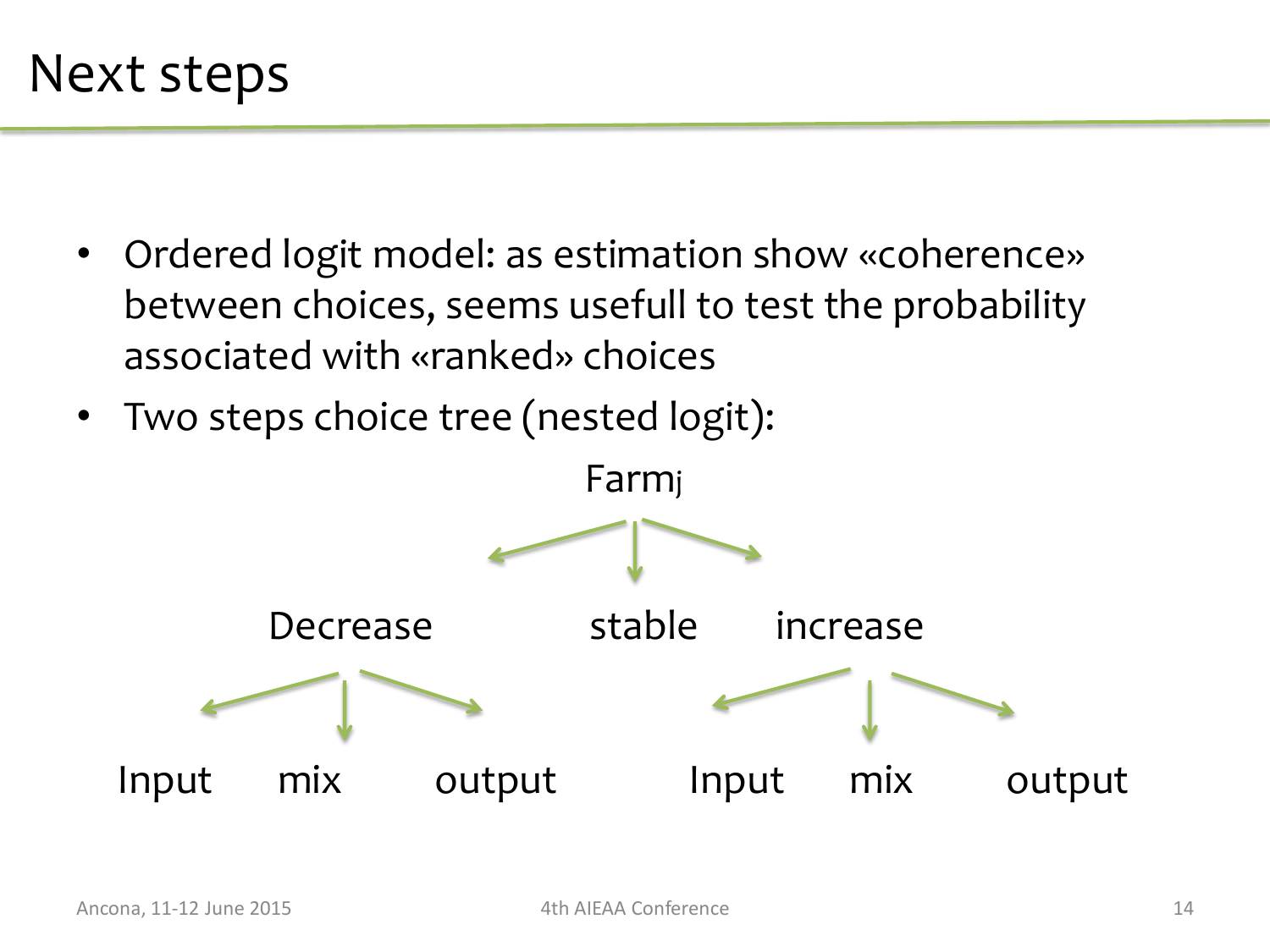#### Some concluding remarks

- Novelty of the paper: farm-level GHG emission calculation
	- A methodology based on international standards applied to an Italian FADN balanced panel
- This allows assessing:
	- Whether/How emission performance evolves over time at the farm-level
	- What drives this evolution: what is the impact of the CAP on production choices and so on GHG level
- Still several data and methodological issues to be fixed (e.g. land use changes) but some evidence emerges:
	- $-$  Apparently farms more supported by 1<sup>st</sup> pillar payments show better emission performances